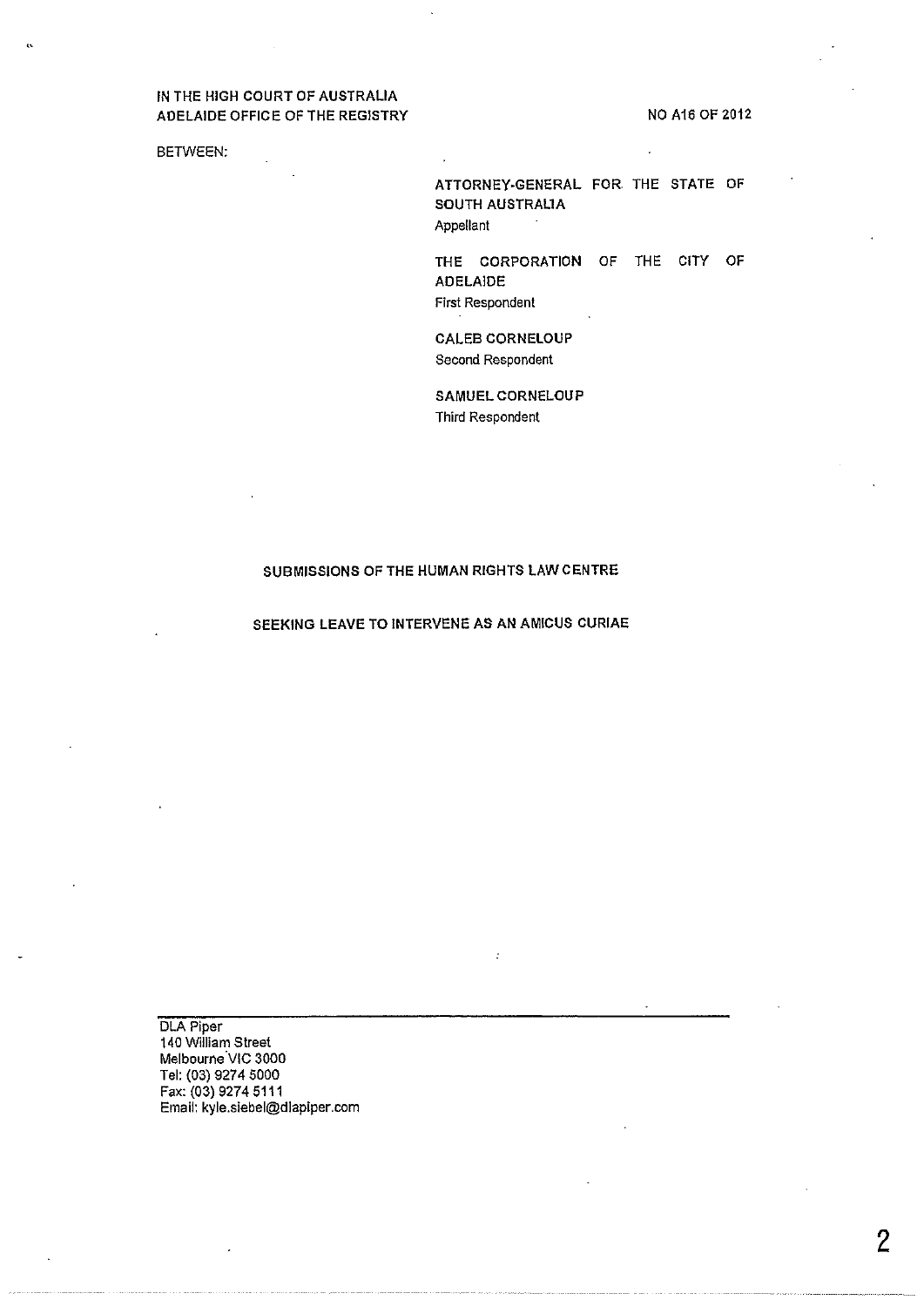### PART I CERTIFICATION

1. The Human Rights Law Centre (the Centre) certifies that these submissions are in a form suitable for publication on the Internet.

# PART II BASIS OF INTERVENTION

- 2. The Centre seeks leave to intervene as an amicus curiae to make submissions on the second limb of the Lange test, there being no significant dispute about the first limb. The Centre contends that the Court should reject the submissions in relation to the second limb of the appellant (South Australia), the interveners and the first respondent (the Council), which are 10 based on their erroneous application of the decision in Wotton.<sup>1</sup> Those submissions are to the effect that, although the impugned by-laws<sup>2</sup> may be accepted as effectively burdening the freedom of communication of members of the public on Adelaide roads and walkways (public places) about government or political matters (political communications) the decision in Wotton requires that the second Lange question receive an affirmative answer because:
	- (a) the burden is no more than an obligation to apply to the Council for a permit to engage in the political communications regulated by the impugned by-laws;
- 20 (b) in determining that application, the Council must have regard to the constitutional restraint on legislative power in respect of political communications; and
	- (c) any decision of the Council to refuse to grant the permit is subject to judicial review.

 $\ddot{\phantom{0}}$ 

<sup>2</sup>  Wotton v Queensland (2012) 285 ALR 1.

Clauses 2.3 and 2.8 of By-Law No 4- Roads.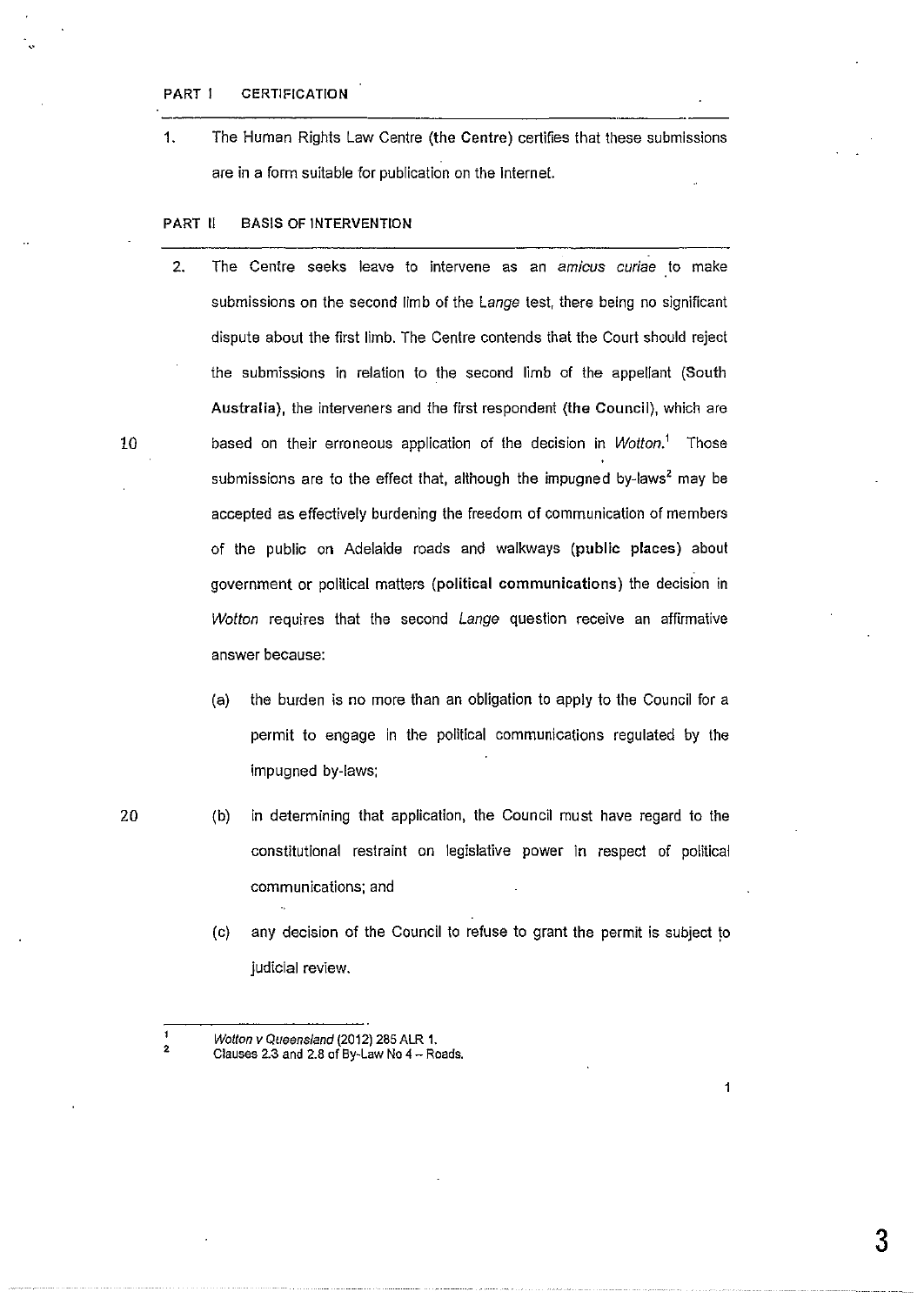Put simply, the substantive contention appears to be that the system of requiring a permit to engage in political protest in public places will satisfy the Lange test.

3. The resolution of the issues in the present matter in relation to the second limb of the Lange test may require clarification in respect of the two matters identified by Kiefel J at [83] in Wotton. The Centre will contend that an affirmative answer to the second Lange question in this case requires that: (1) both the ends and the means of the impugned by-laws be compatible with the maintenance of the constitutionally prescribed system of representative and 10 responsible government (the mandated system of representative government); and (2) although the ends of the impugned by-laws are legitimate, the by-laws will satisfy the test only if the means imposing the burden on political communications be proportionate to their ends, taking into account the mandated system of representative government. The by-laws fail that test in the present matter because they unreasonably burden political communications given the availability of alternative and significantly less burdensome means by which the objectives of the law could be achieved in a manner compatible with the mandated system of representative government. Accordingly, the second Lange question should be answered in the negative.

20 4. The Centre will also contend that the reliance placed upon Wotton by the appellant, the interveners and the Council is misconceived. The different legitimate statutory ends served, and the different statutory contexts, in each case require different proportionality and compatibility analyses for the purpose of the second Lange question. Yet, those supporting the impugned by-laws either ignore . those differences or treat them as irrelevant, substantially on the basis that Wotton decided that the existence of a permit system with the features set out in [2] above ensures validity.

2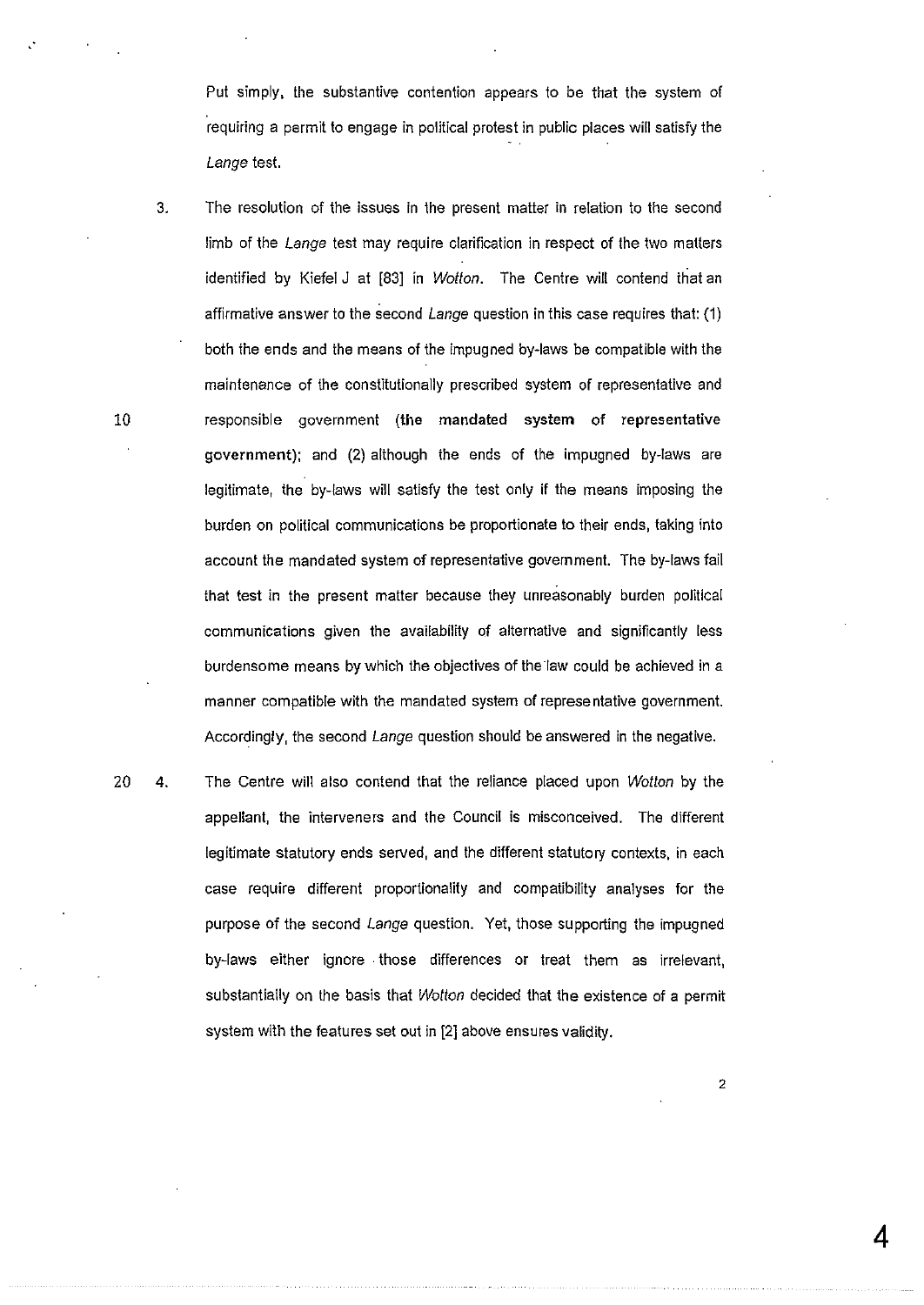- 5. The issues in this matter are of general application: the prohibition in this case subject to a permit system is similar to laws that operate in public places throughout Australia.<sup>3</sup> In substance, those laws commonly require council permission for the public to lawfully engage in spontaneous or organised political communications or political protests (and associated activities) in public places, being the places where members of the public will usually gather to engage in such communications or protests, $4$  By way of example, cl 33 of the Alice Springs Management of Public Places By-laws 2009 makes it an offence for a person to organise or lead a demonstration or protest in a public place without a permit; cl 41 of the Hobart City Council Highways By-Law (2008) makes it an offence to conduct, take part in or attend a meeting to discuss, protest or speak on any political matters or issues in a mall, but cl 42 allows a person to apply for a permit to do so.
- 6. There are four reasons why the Centre's application to intervene as an amicus should be granted.
- 7. First, the issues raised as to the meaning and application of the second limb of the Lange test are of general importance throughout Australia. The respective interests of the second and third respondents in relation to those issues are primarily related to their dispute with the Council and the various proceedings between ihem and the Council in relation to the respondents' communications in public places in Adelaide.<sup>5</sup> The Centre's interest is in the broader freedom of the public to engage in political communications or

3

5

10

..

<sup>3</sup>  Alice Springs: Alice Springs Management of Public Places By-laws 2009, ell 23, 26, 33; Brisbane: *Chapter 9 – Parks*, cll 24, 36 and 37, *Chapter 19 – Queen Street Mall*, cl 11(1) and Chapter *21-* Chinatown and Brunswick Street Malis, cl8(1); Adelaide: By-law No *4-* Roads, ell 2.6 and 2. 7; By-law No *3-* Local Government Land, cii2.1G, 2.14, 2.26, 2.29, 2.30 and 2.31; Perth: Local Government Properly Local Law 2005, cl29(1)(b), (c), (h) and (m), Signs Local Law 2005, cl 4.5; Darwin: Darwin City By-Laws, cll 97, 103(1)(c); Hobart: Hobart City Council Highways By-law, cll 40 and 41, Hobart Cily Council Salamanca Market By-law, cl 21; Melbourne: Melbourne Cily Council Activities Local Law 2009, cl12.11, 4.6 and 5.4.Sydney: Local Government Act 1993, ss 68, 626.

<sup>4</sup>  Cf Shull/esworlh v City of Birmingham 394 US 147 (1969) at 152

<sup>5</sup>  See Corneloup v Adelaide City Council (2010] SADC 144 at (3]-[11] at AB 409·411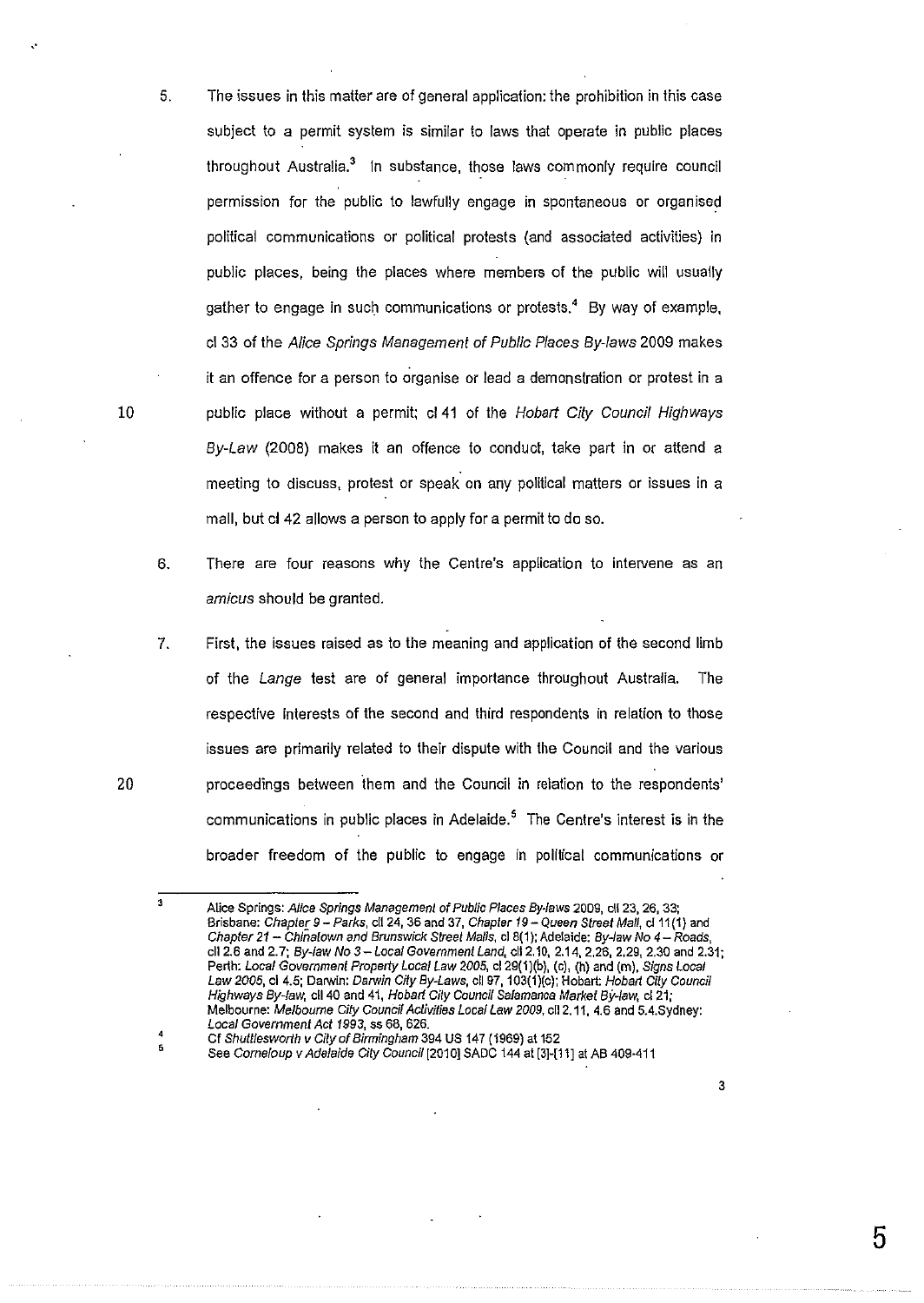spontaneous or organised political protests in public places throughout Australia, being the places where political communications between electors themselves and between them and legislators and. the executive are most likely to occur. $<sup>6</sup>$  Given the extensive submissions in support of the impugned</sup> laws in reliance on Wotton on behalf of the Commonwealth, South Australia, New South Wales, Queensland, Victoria, Western Australia and the Council, the Centre contends that it is appropriate for the Court to have its assistance as a contradictor in respect of the submissions of those parties substantially for the reasons stated by French CJ in Wurridja/ v Commonwealth for permitting an amicus to intervene.<sup>7</sup>

8. Secondly, as the Centre's submissions raise matters and put arguments that were not raised, put or fully articulated in the submissions of the second and third respondents, those submissions can assist the Court in reaching a correct determination<sup>8</sup> in a way in which it would not otherwise be assisted.<sup>9</sup>

9. Thirdly, the Centre's submissions relate only to the second Lange question, with the consequence that any additional costs or delay consequent on granting leave will not be disproportionate to the assistance the Centre can provide. <sup>10</sup>

10. Fourthly, the Centre has, on a pro bono basis, assisted applicants in a number of cases in this Court involving the implied freedom of political communication." It has also assisted the applicants in the 'Occupy Melbourne' trial in the Federal Court at Melbourne, in which North J has reserved his decision. In that case, which involved, inter alia, a constitutional

4

**6** 

10

20

.·

<sup>•</sup>  In Aid/Watch Inc v Federal Commissioner of Taxation (2010) 241 CLR 539 at [44] such **communications were accepted as 'an indispensable incident' of the constitutional mandate of** 

**representative and responsible government.** 

<sup>7</sup>  8 Wurridjal'v Commonweallh (2009) 237 CLR 309 at 312.

<sup>9</sup>  Roads how Films Ply Ltd v iiNet Ltd (2011) 284 ALR 222 at [6].

<sup>10</sup>  Levy v Victoria (1997).189 CLR 579, 604-605, 650-652.

Roadshow Films Ply Ltd v iiNel Ltd (2011) 284 ALR 222 at [4].

<sup>11</sup>  Roach v Electoral Commissioner (2007) 233 CLR 162; Rowe v Electoral Commissioner (2010) 243 CLR 1; and Wotton.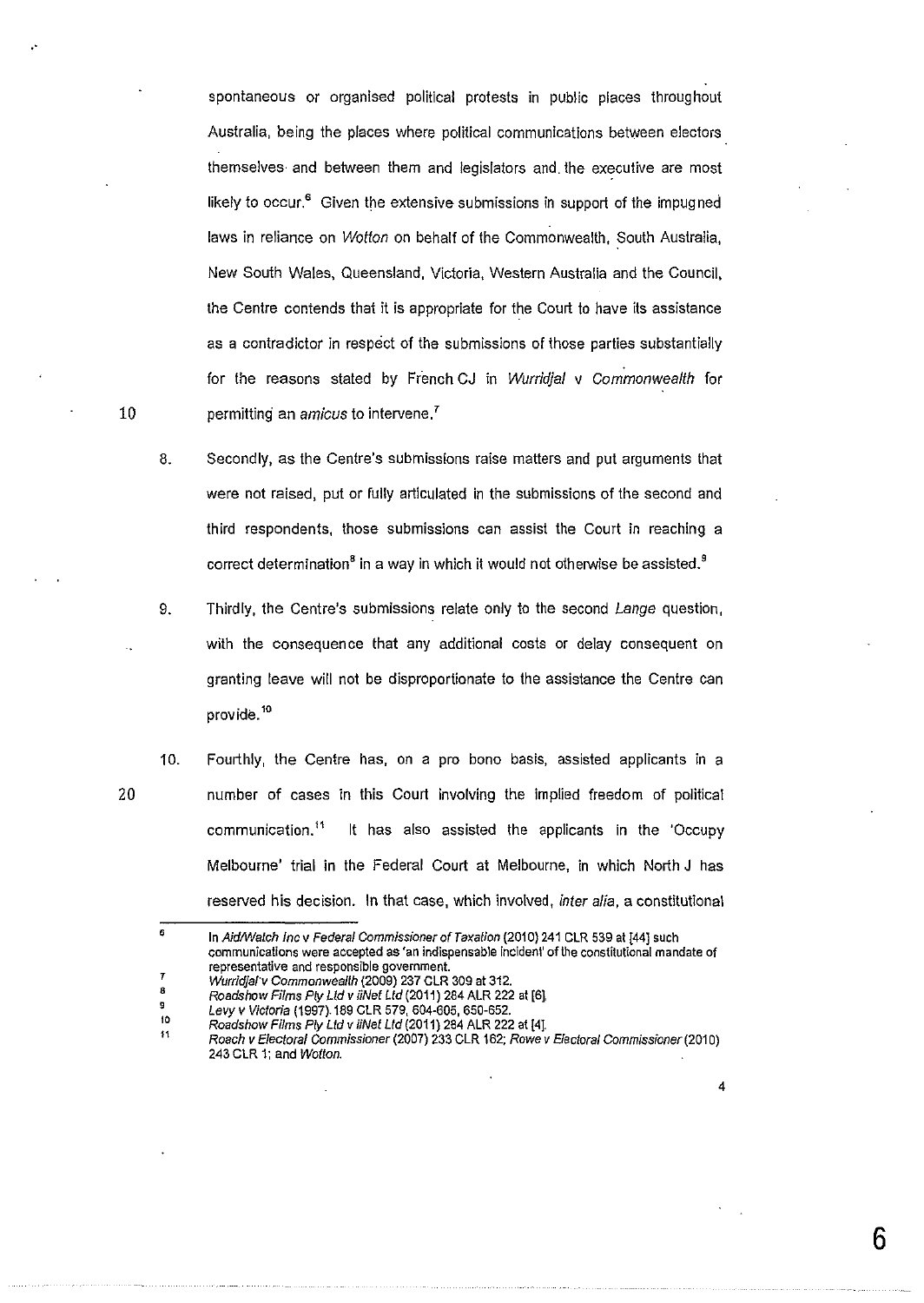challenge *to* the validity of the City of Melbourne Local Law permit provisions that were applied to hinder or impede a continuing political protest on public parklands, the Attorney-General for Victoria put submissions against the applicants' case in reliance on Wotton which were similar to those now being put by him in the present case. In particular, the Attorney-General submitted that the applicants' reliance on the decision of the South Australian Full Court in this case was misplaced because it was inconsistent with Wotton. In the circumstances, it is appropriate that these submissions in response to the Attorney's submissions (and *to* the submissions of the other parties seeking to 10 uphold the impugned by-laws) be before the Court, particularly as the decision in this case is likely to be determinative of the significant constitutional and political communication issues that arose in the 'Occupy Melbourne' case.

11. The presentation of the intervener's submissions should take no more than 30-45 minutes.

### PART III LEGISLATIVE PROVISIONS

------------------------ 12. The Centre does not take issue with the statements of applicable legislation set out in submissions of South Australia and the Council.

# PART IV STATEMENT OF ARGUMENT

#### 20 A. DISTINGUISHING WOTTON

- 13. The Centre accepts that the relevant legal framework in the present matter is as set out in [5]-[7] of the Commonwealth's submissions. Accordingly, the question is whether the impugned by-laws would be valid if Parliament had enacted them.
- 14. In accordance with the analysis in *Wotton* at [28], it can be accepted that the relevant burden imposed by the impugned by-laws is the obligation to seek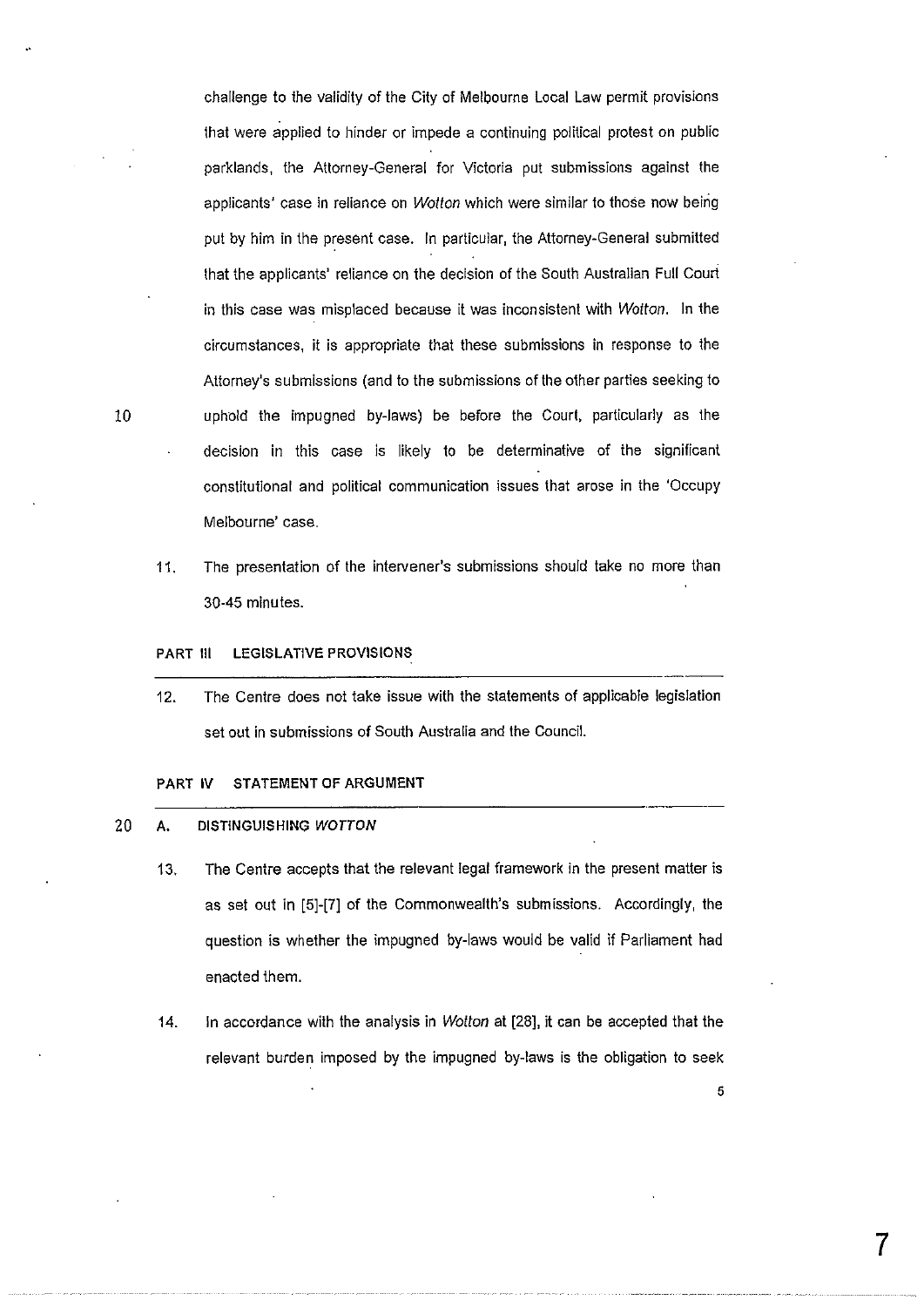and obtain a permit from the Council to engage in the modes of political communication regulated by those laws.

- 15. There are, however, a number of features of the impugned by-laws, which are relevant to their legal and practical operation,<sup>12</sup> that differ from the laws in issue in Wotton. First, the procedural and other benefits of the 'ADJR Act' form of judicial review are not available. In particular, there is no right to reasons<sup>13</sup> in relation to a refusal to grant a permit under the by-laws. The absence of reasons means that the decision presents an 'inscrutable face'.<sup>14</sup> An applicant for judicial review would be left with the task of establishing that the refusal was not bona fide or was actuated by motives or reasons which fall outside the scope and purpose of the by-laws. As was explained by Dixon J in Swan Hill Corporation v Bradbury<sup>15</sup> in an analogous context, apart from the difficulty of establishing what in fact was the reason for a decision, it 'would be no easy thing' to establish that the decision was outside of the discretion conferred under the relevant Council by-laws.<sup>16</sup>
- 16. Secondly, the relevant by-laws<sup>17</sup> contain no decision-making procedures or criteria in relation to the exercise of the power to grant a permit, which power is not expressly conditioned or guided in any way. Although the law in Wotton had that same characteristic, the ends in that case of 'community safety and crime prevention through humane containment, supervision and rehabilitation

10

..

<sup>12</sup>  See, for example, Rowe v Electoral Commissioner (2010) 243 CLR 1 at 12 [2] and 21 [25] (French CJ) and 56-57 [151] (Gummow and Bell JJ) and 75 [218] (Hayne J); New South Wales v The Commonwealth (the Work Choices Case) (2006) 229 CR 1 at 121 [197}.

 $13$ The absence of reasons undermines the power of the Courts to scrutinize the exercise of power by the decision maker: see generally Minster for Immigration and Citizenship v SZMOS (2010) 240 CLR 611 at 622 [32] -624 [36}per Gummow ACJ and Kiefel J. 14

<sup>15</sup>  Cf. Minister for Immigration and Ethnic Affairs v SZMDS (2010) 240 CLR 611 at 623 [34] (Gummow A-CJ and Kiefel J).

<sup>(1937) 56</sup> CLR 746 at 758-9. .

<sup>16</sup>  **See also Denver Chemical Manufacturing Co v Commissioner of Taxation (1949) 79 CLR 296 at 313, where Dixon J observed that without the reasons for a decision the Court will need to**  be able to say that the decision could not be explained on any ground which would be **consistent with the valid exercise of the functions committed to the decision maker.** 

<sup>17</sup>  Construed by reference to cl 1 of By-law No. 1 - Permits and Penalties; extracted in the Appendix to the submissions of the Attorney-General of Victoria.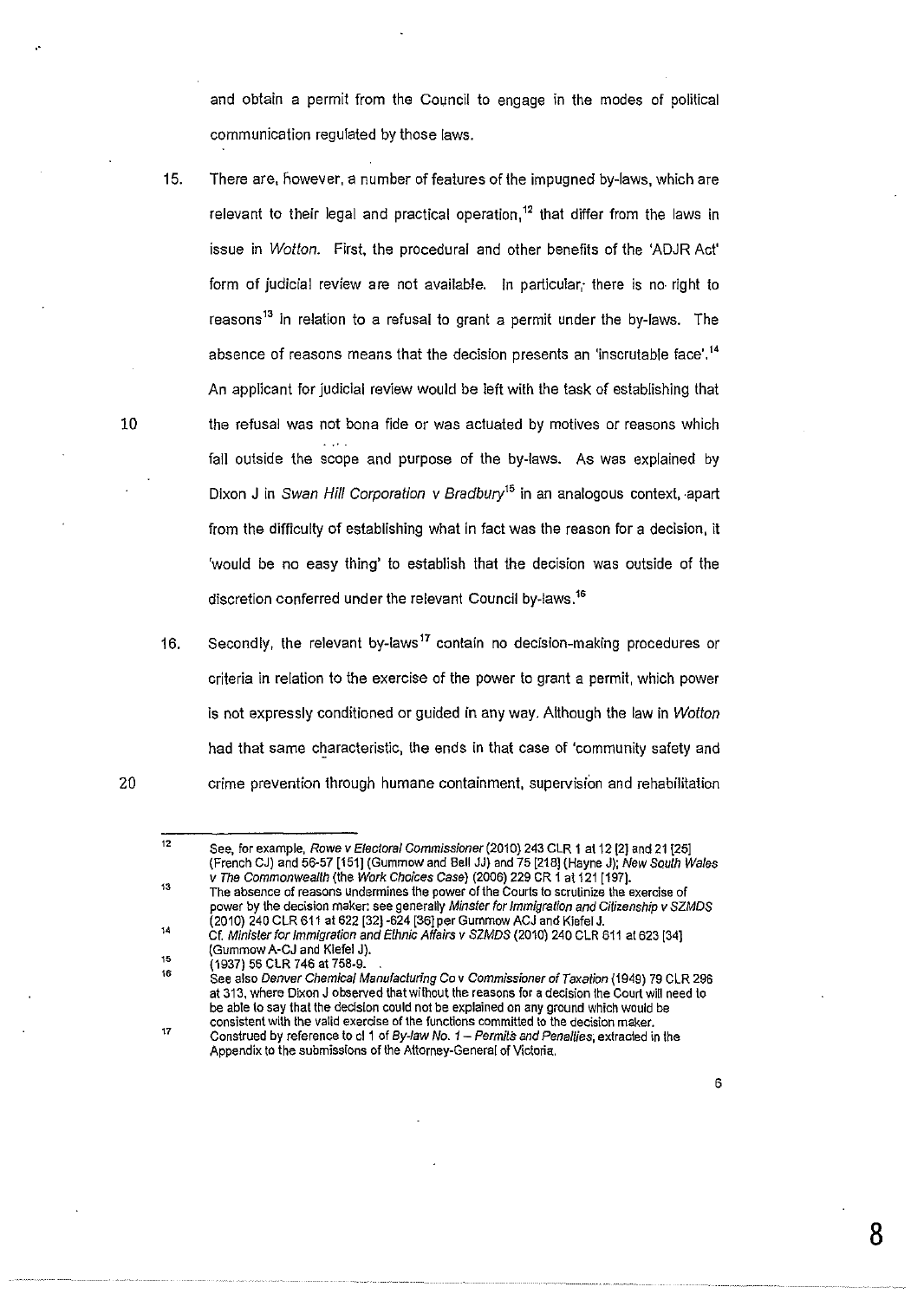of offenders' affords a clearer and more confined statutory framework within which interview permit decisions are to be made. Also, any permit that might be granted, or conditions that might be imposed, under the impugned by-laws may, without any reason being given, be revoked by notice at any time.<sup>18</sup>

17. Thirdly, as stated in Wotton at [21], it is incumbent on the decision-maker 'to have regard to' the restraint on legislative power in relation to political communications. If the constraint is no more than the existence of a mandatory consideration, then it does not protect the freedom of political communication because the weight to be accorded to a consideration is a matter for the decision maker.<sup>19</sup> The consequence would be that a decision-maker could decide to act inconsistently with the implied freedom, provided he or she considered it. If the constraint is such that the power to grant a permit must be exercised in a manner that conforms with the constitutional restraint then judicial review proceedings, which may include review on the merits, could be fact intensive, complex, time-consuming and costly. Thus, any legal challenge to a failure to exercise the power or a refusal to grant a permit by a putative protester who, in the normal course, will have no financial interest at stake will not only be fraught with great difficulty and speculative<sup>20</sup> but would be most unlikely to occur. These circumstances may be contrasted with Wotton where it was recognised at, for example, [88], · that the relevant provision was directed to the method by which the media (and others) obtain information or opinions from a prisoner. Usually the media will have a greater capacity and incentive to undertake court proceedings than members of the public. Also, the specific factual matrix in

10

20

<sup>18</sup>  ,. See cl 1.4 of By-law No.  $1$  - Permits and Penallies, attached as the Appendix to the **submissions of the Attorney-General of Victoria.** 

See, e.g., Abebe v Commonwealth (1999) 197 CLR 510 at 580 [197] (Gummow and Hayne JJ).  $20$ 

**Being inherently speculative the applicants might also have to contend with a 'fishing' objection on a discovery application in a judicial review proceeding: see Jilaniv Wilhefm (2005) 148 FCR**  255 at 273-274, [1 08)-[113]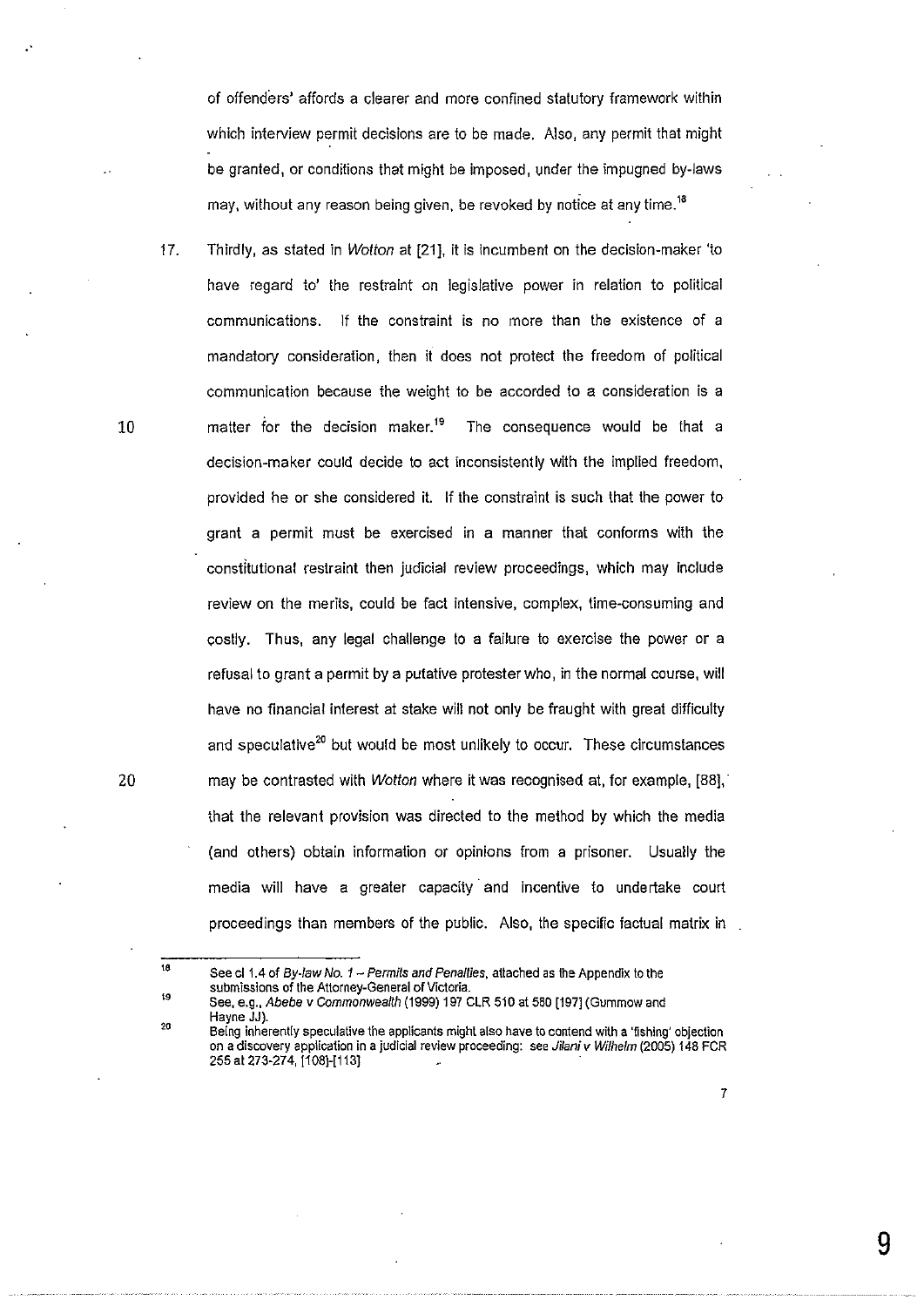cases such as Wotton and the special statutory ends in question in that case make a 'prisoner' case very different to, and more confined than that of, a political protester in a public place.

- 18. Fourthly, as the above matters demonstrate, the legal and practical operation of the by-laws is such that, although the exercise of a power whether to grant a permit does not involve an 'unbridled discretion' and is not unreviewable, there will in reality be a very substantial hurdle confronting persons who may wish to challenge council decisions (or failures to decide) refusing to grant a permit to engage in the otherwise proscribed political activities in public 10 places. Tthe requirement imposed on a member of the public, who claims to have wrongly been denied permission to engage in the otherwise proscribed political activities, to take proceedings for judicial review has the tendency to 'strangle political speech almost as effectively as an absolute prohibition.<sup>21</sup>
	- 19. Fifthly, as was observed by Kiefel J in Wotton at [84], the statutory context in that case recognised that a prisoner's entitlements are necessarily diminished because of imprisonment or court sentence. No such observation can be made in relation to the right of access to, and use of, public places in Adelaide by members of the public.
- 20 20. Sixthly, in Wotton, a prisoner was not prevented from engaging in political communications without a permit as a permit was only required for a person to. interview a prisoner or to obtain a written or recorded statement from a prisoner. That factor is significant to the proportionality and compatibility analyses in the present case as a permit is required for all political communications in public places that involve preaching, canvassing,

·See: Kourakis J at [158]

21

10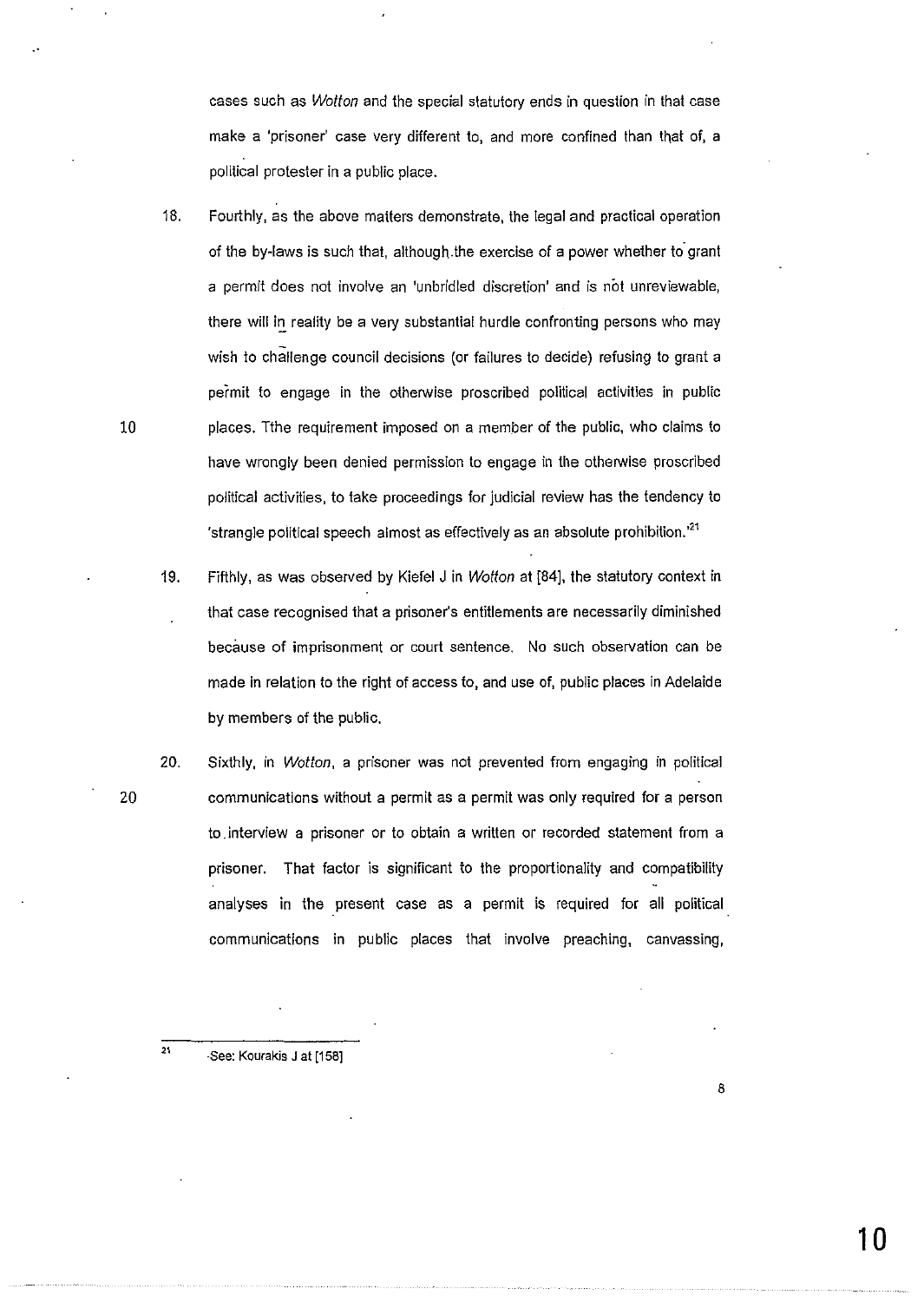haranguing or giving out or distribution of handbills, notices or other printed matter, which are the usual or common incidents of political protest.<sup>22</sup>

# THE SECOND LANGE QUESTION

#### A direct and substantial burden

- 21. As was observed at [30] in Wotton, laws that incidentally restrict political communications, as opposed to laws that regulate communications that are inherently political or are a necessary ingredient of political communication, will more readily satisfy the second Lange question. The effect of the submissions of those supporting the validity of the impugned by-laws is to 10 leave little scope for that distinction as a permit system, on their analysis, is an answer to both kinds of regulation.
- 22. The distinction between an incidental or indirect restriction and a direct or substantial restriction necessarily involves questions of fact and degree: the more directly or' substantially the law restricts political communication, the more difficult it will be to satisfy the second limb of the *Lange* test. In the present case, the restriction is within the "direct" end of the spectrum, as the aspects of the freedom burdened are the common modes of political communication in public places regulated by the impugned by-laws. As explained at [5] and [21] above, the effect of the impugned by-laws is to 20 directly and substantially burden those aspects of the freedom by requiring a permit to engage in political communications involving any of those modes of communication in public places in Adelaide. The effect, which is not incidental or indirect, is not any the less direct or substantial because the same burden is also imposed on non-political communications. Each of the by-laws could easily be divided into two provisions - one prohibiting only the

<sup>22</sup>  See Kourakis J at [157]. Cf: Boos v Barry (1988) 485 US 312 at 318: Shuttlesworth v City of Blrmngham 394 US 147 (1969) at 152.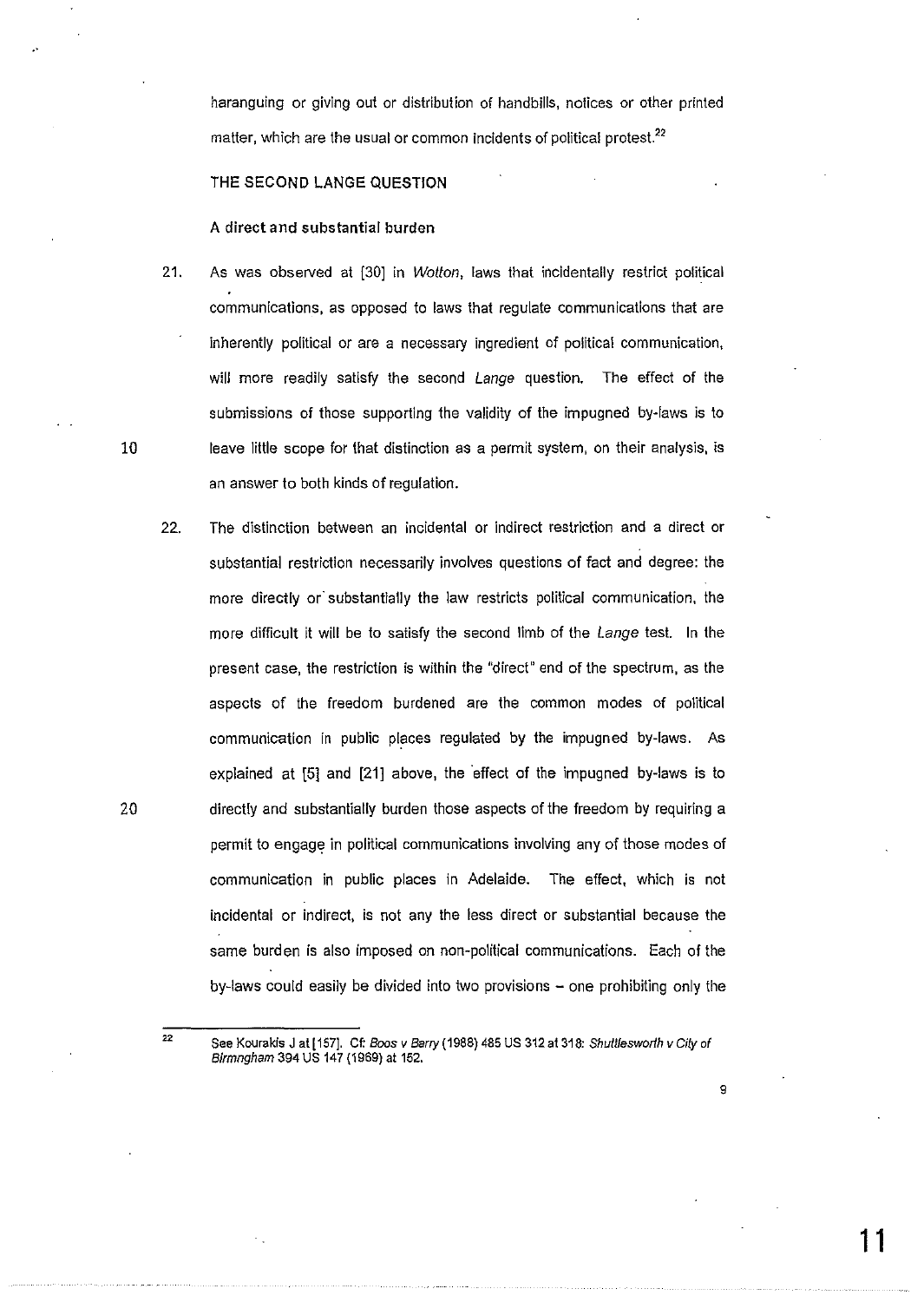particular modes of communication in relation to political matters; the other relating only to the modes of communication of non-political matters- without altering in any way the degree of the burden on political communication. Drawing a distinction between a law expressed to prohibit a class of activity that includes political activity and a Jaw that prohibits that political activity, would be to allow drafting devices to defeat the constitutional constraint.

- 23. Further, the intention, inter alia, that political communications be targeted by, or are intended to fall within, the by-laws is clear from the carve-out from each of the by-laws of the specified political activities of a candidate during and for 10 the purpose of a Federal, State or Local Government election. This conclusion is significant to the proportionality and compatibility analyses and will more readily result in a negative answer to the second Lange question. Insofar as reliance has been placed on the carve outs to uphold the validity of the by-laws, that reliance is misplaced. As is made clear in Aid/Watch<sup>23</sup> at [44], communications at any time between electors and by electors to legislators or the executive are 'indispensable incidents' of the constitutional mandate of representative and responsible government. The carve outs, which only relate to a small part of such communications, are supportive of the view that the legitimate ends served by the by-laws are not likely to be 20 diminished in any significant respect by any of the carved out activities occurring during and for the purposes of an election. The proportionality and compatibility requirements inherent in the second Lange question should have resulted at the very least in similar carve outs, or some other form of facilitation, of the same activities by electors.
	- Proportionality and compatibility

<sup>&</sup>lt;sup>23</sup> Aid/Watch Inc v Federal Commissioner of Taxation (2010) 241 CLR 539.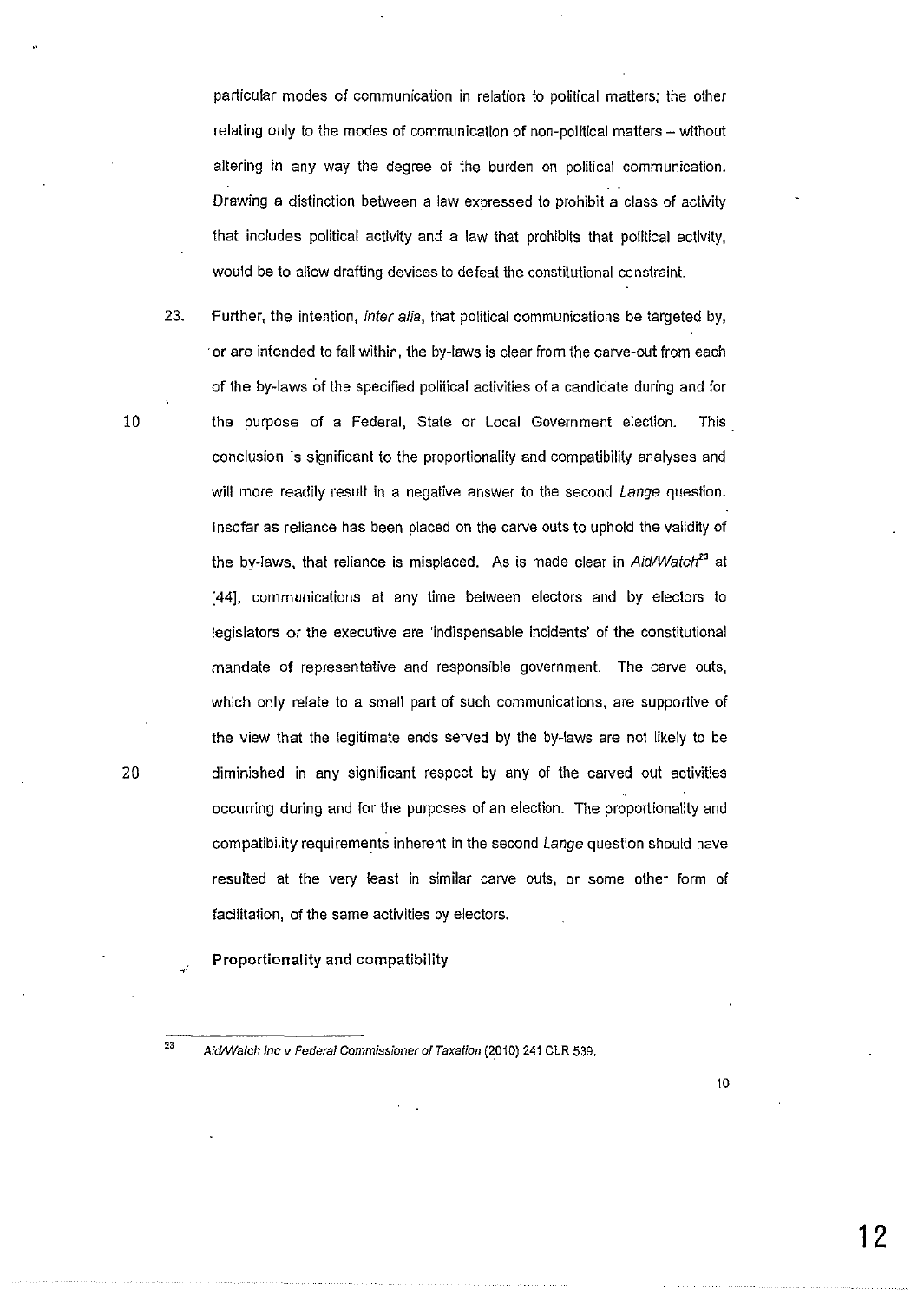- 24. The Lange question focuses attention on the compatibility of a law that burdens political communication with the maintenance of the constitutionally prescribed system of representative and responsible government. The . objectives of the law must be so compatible. However, as McHugh J clarified in Coleman v Power, not only the objectives but also "the manner of achieving" those objectives must be so compatible.<sup>24</sup> Accordingly, the compound question as re-stated by McHugh J in Coleman *v* Power and accepted by the Court is whether the law is "reasonably appropriate and adapted to serve a legitimate end in a manner which is [so] compatible".
- 10 25. In Wotton, Kiefel J observed that the re-stated question may be thought to require further clarification in two respects: (1) as to the relationship, if any, between the means chosen by the law to achieve its objectives and the constitutional imperative of the maintenance of the system of representative government; and (2) as to whether that imperative is intended to be part of the test of proportionality which inheres in the second Lange question.<sup>25</sup>
- 26. With respect to these matters, the Centre submits; (1) the relationship between the means chosen by a law to achieve its objectives and the constitutional imperative is that the law is not compatible with the ·constitutional imperative if the means chosen are not reasonably appropriate 20 and adapted to serve those objectives after taking into account that imperative, which is the context for that proportionality analysis. As· McHugh J explained in Coleman v Power,<sup>26</sup> a law that unreasonably burdens political communication would have the result that political communication is no longer free, and the constitutional imperative is thereby undermined.

25<br>26

(2004) 220 CLR 1 at 51 [96]

11

<sup>24</sup> (2004) 220 CLR 1 at 51 (McHugh J), with whom Gummow and Hayne JJ (at 78) and Kirby J (at 90-91) agreed, Wotton v Queensland (2012) 285 ALR 1 at [83}.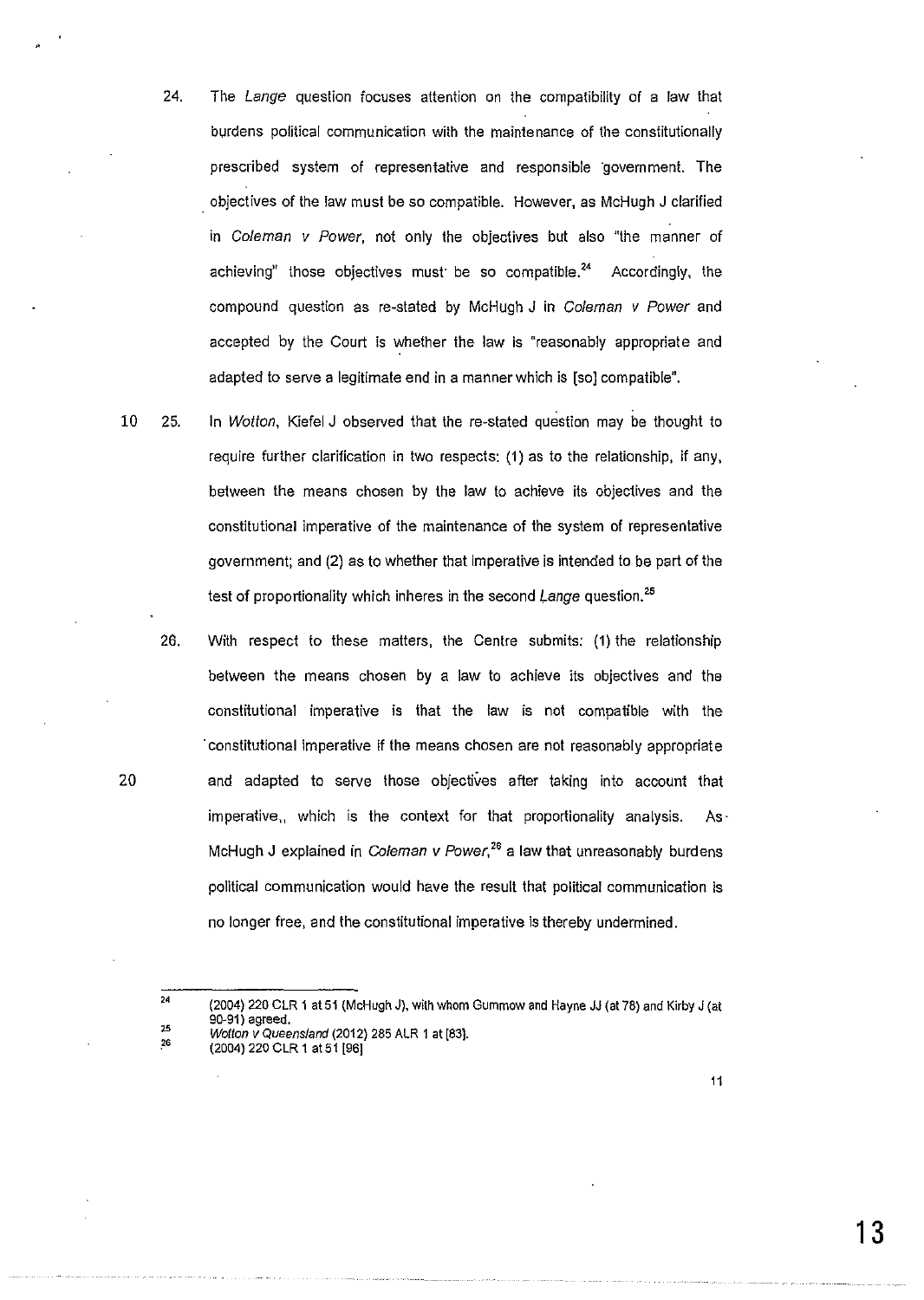- 27. Thus, the proportionality analysis which inheres in the second Lange question is directed to answering the question whether a law that burdens political communication is compatible with the constitutional imperative.<sup>27</sup> That must be so as a. matter of principle: the implied freedom derives from the constituiional imperative, and limits legislative power to the extent that a law must hot be incompatible with that imperative. It is also apparent from the terms of the test articulated by Kirby J in Levy,*<sup>28</sup>*and embraced by McHugh in Coleman v Power as the "true test".<sup>28</sup> That test asks simply whether a law burdens political communication "in a manner which is inconsistent" with the constitutional imperative.
- 28. As Grennan and Kiefel JJ J observed in Momcilovic *v* The Queen, one test of proportionality is that of "reasonable necessity"; it asks "whether there are less restrictive statutory measures available to achieve the purpose that is sought to be achieved".<sup>30</sup> Thus, in Coleman v Power, McHugh J observed that the means chosen to pursue a legitimate end will be incompatible with the constitutional imperative if they "unreasonably burden the communication · given the availability of other alternatives" or (setting aside "nice judgments as to whether one course is slightly preferable to another") if there are "less drastic means by which the objectives of the law could be achieved". $^{\bf 31}$  .
- 20 29. Contrary to the submissions of the appellant and others, $32$  the proportionality analysis that inheres in the second Lange question differs substantially to that which may be required to ascertain whether delegated legislation is

10

12

<sup>27</sup>  **1t has been said that there is little difference between the phrase ·reasonably appropriate and adapted" and the notion of proportionality: see Lange v Australian Broadcasting Corporation**  (1997) 189 CLR 520 at 567 fn 272; Roach v Electoral Commissioner(2007) 233 CLR 162 at 199 [85]; Wotton v Queensland (2012) 285 ALR 1 at [83].

<sup>26</sup>  Levy *v* Victoria (1997) 189 CLR 579 at 646.

<sup>&</sup>quot; 30 Coleman *v* Power (2004) 220 CLR 1 at 51 [95].

<sup>(2011) 85</sup> ALJR 957 at 1088 [556].

<sup>31</sup> 32 (2004) 220 CLR 1 at 50 [93] (McHugh J), citing Lange *v* Australian Broadcasting Corporation (1997) 189 CLR 520 at 568. See also Wotton *v* Queensland (2012) 86 ALJR 246 at 264-265 f89] (Kiefel J).

Appellant's submissions at [47]-[48]; Appellant's reply at [22]; Western Australia at [18]-[21]: New South Wales at [34]; Commonwealth at [9].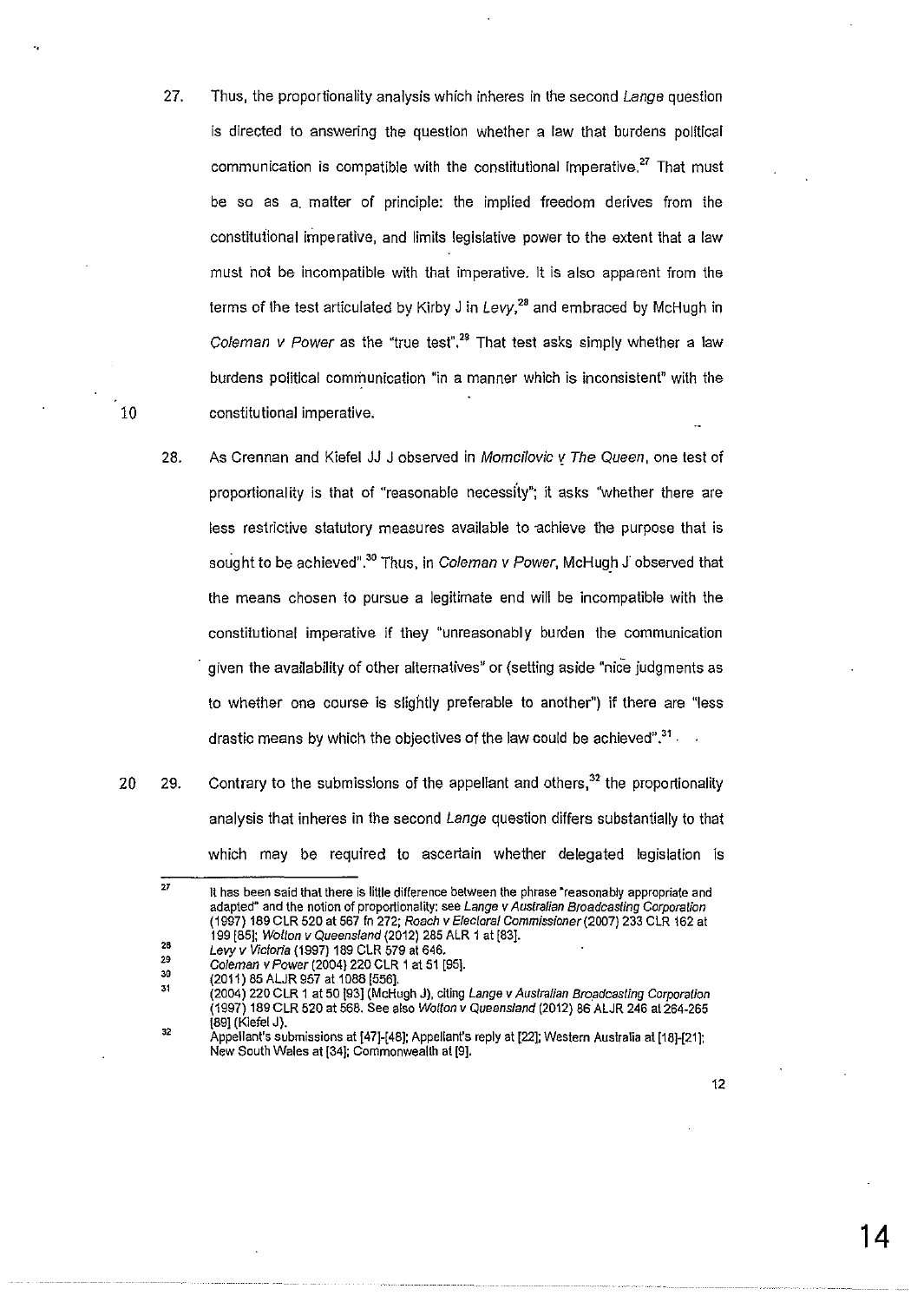authorised by an Act.<sup>33</sup> As Gummow J observed in Minister for Resources v Dover Fisheries Pty Ltd, the questions are "differently focused".<sup>34</sup> In relation to delegated legislation, "[t]he fundamental question is whether the delegated legislation is within the scope of what the parliament intended when enacting the statute which empowers the subordinate authority to make certain laws".<sup>35</sup> It is therefore, essentially, a question of the proper interpretation of the provision empowering the making of delegated legislation and the proper characterisation of the delegated legislation purportedly made under it. By contrast, the proportionality analysis that inheres in the second Lange question asks not whether a subordinate law is supported by an empowering provision, but rather whether the subordinate law transgresses a constitutional *limit* on the legislative power to make the empowering provision. Delegated legislation may, as a matter of characterisation, fall within the scope of a power purportedly conferred by an Act, and yet the Act may be incompatible with the constitutional imperative insofar as it purports to authorise the making of the delegated legislation.

# Less drastic means are available

30. The proposition that the impugned by-laws go further than is reasonably necessary in seeking to achieve the relevant objectives may be illustrated by reference to examples of other laws from both Australian and comparable foreign jurisdictions<sup>36</sup> that pursue the same or substantially similar objectives, while imposing a lighter burden on freedom of political communication.

35 .<br>የድ

Ibid.

10

<sup>33</sup>  Cf. South Australia v Tanner(1989) 166 CLR 161 at 167-168.

<sup>34</sup>  (1993) 43 FCR 565 at 577. See also Cooper J at 584-585.

See, for example, the Municipal Code of Chicago, chapters 4-244-141 (peddlers), 10-8-330 (parades) and 10-8-334 (public assemblies); Chicago Park District Code, Chapter 7 (use of parks); Code of Federal Regulations (US), Title 26 (Parks, Forests and Public Property) § 2.51 and Title 41 (public contracts and property management) § 102-74 esp. 10-74.500; Public Order Act 1986 (UK), s 14; Wanganui Act (NZ), s 5(6).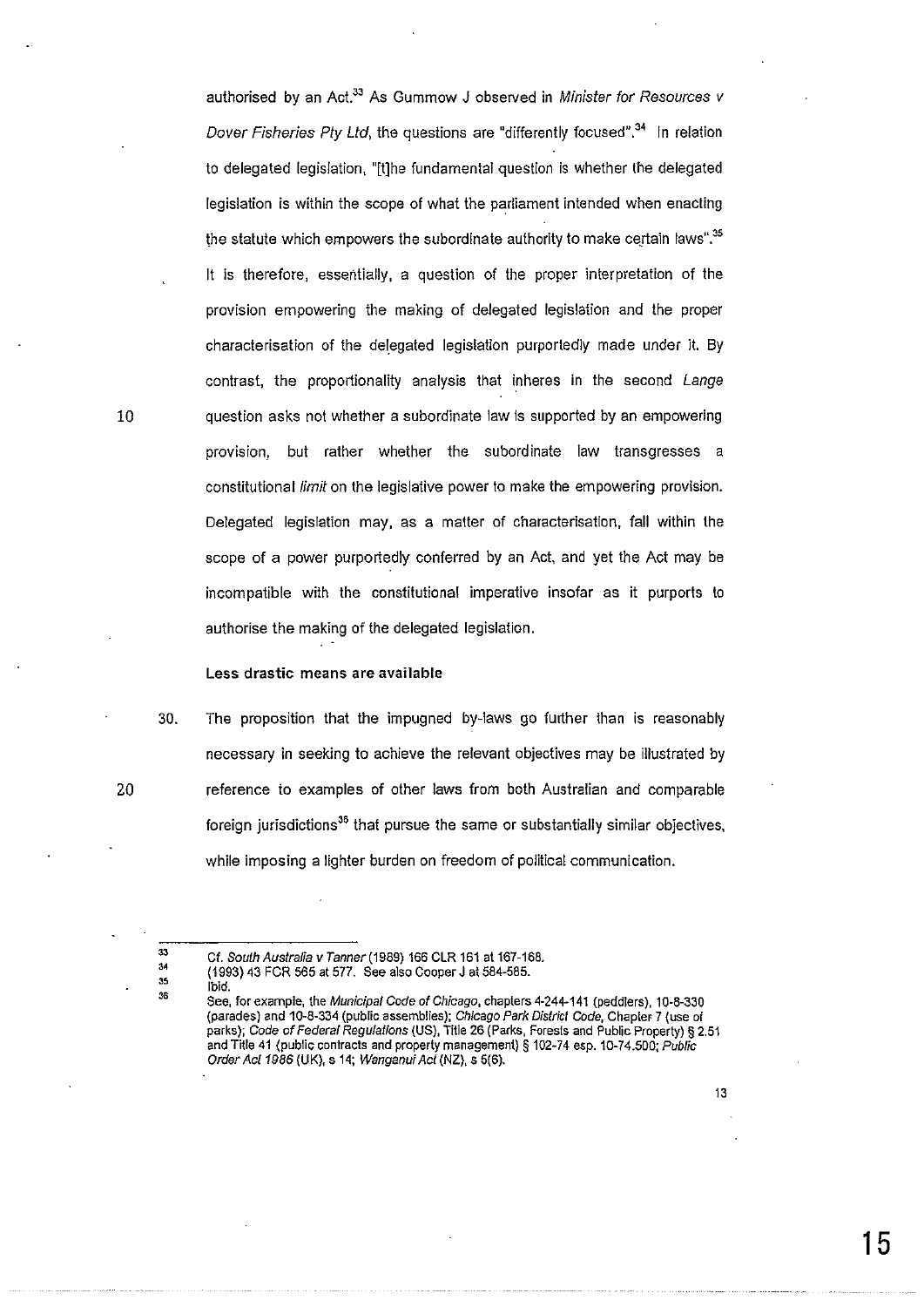31. Those laws protect freedom of political communication in a number of different ways, including, for instance: by "carving out" political communication from the scope of the relevant prohibition; by imposing a requirement for a permit only when a protest is of a certain size or has a certain impact on public amenity; by providing that assemblies etc are permissible unless certain circumstances apply (e.g., an official gives notice that the assembly would cause some particular interference); by creating a presumption that a permit ought to be given unless certain circumstances apply; by providing clear criteria against which applications for permits may be assessed; $37$  by 10 providing that reasons must be given for a refusal to give a permit; by providing that, where feasible, a refusal decision must be accompanied by proposed measures to cure· defects in the application for a permit; by providing for a timely administrative process of review and/or appeal. including by way of rehearing.

..

32. Some of the Australian examples are as follows. The Peaceful Assembly Act 1992 (Qid) creates a statutory right to assemble peacefully with others in a public place, subject only to restrictions necessary in a democratic society in the interests of public safety, public order and the protection of rights and freedoms of others. If a notice of intention to hold a public assembly (that 20 meets the specified requirements) is given to the relevant authorities not less than 5 business days before the assembly is held, then the assembly is approved unless an authority applies to the Magistrates Court for a contrary order. Such an order can only be sought on grounds of safety, serious public disorder or excessive interference with rights and freedoms of others, and only after consultation and an unsuccessful mediation process. This scheme contains a presumption that the permission will be granted, which can only be

37

**Cf: the US cases that require a JaW subjecting First Amendment Freedoms to the prior restraint on freedom of expression of a license to provide 'narrow, objective and definite standards to**  guide the licensing authority': see Shuftlesworth at 150-151.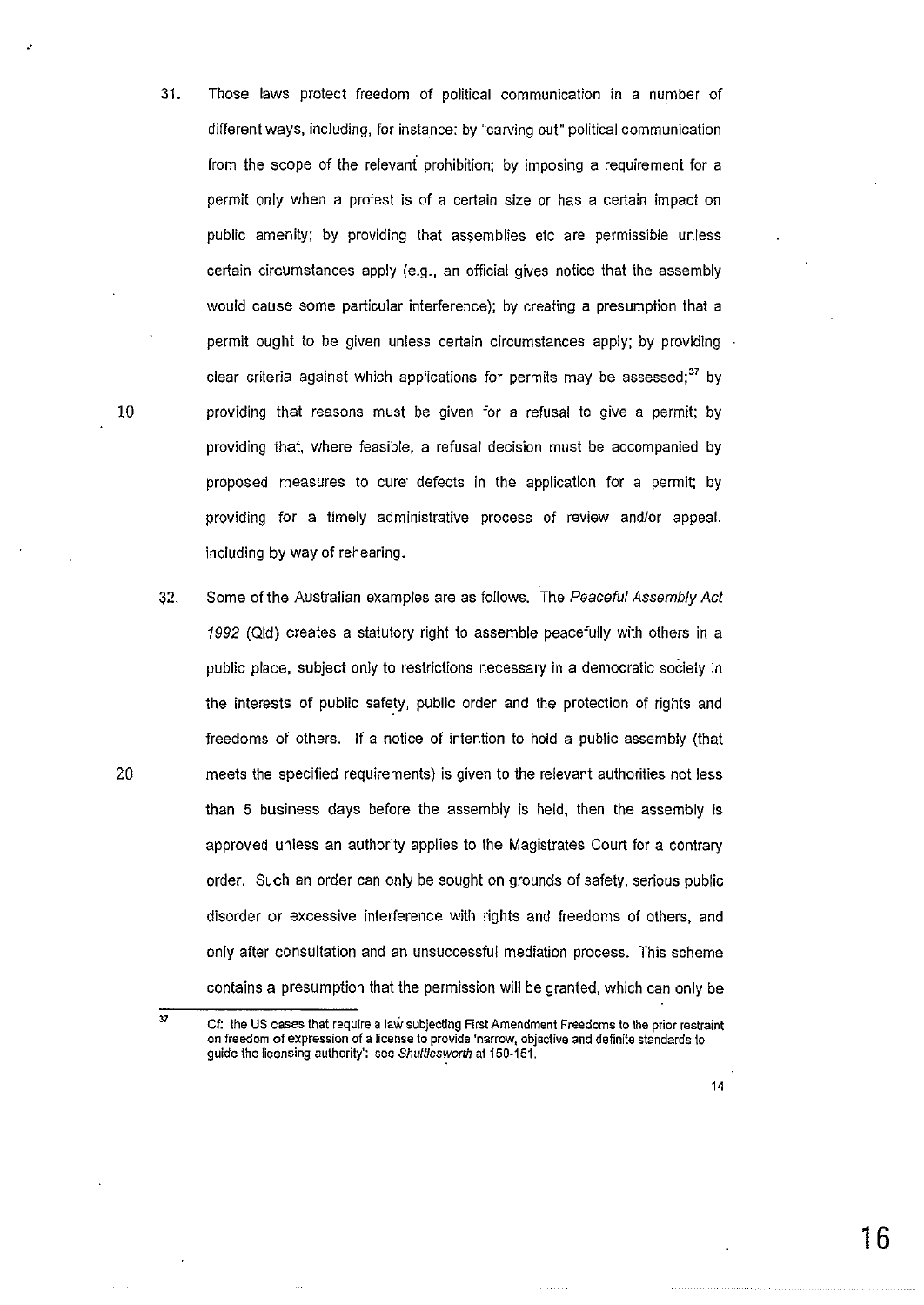displaced by application on appropriate and adapted grounds, and only following review by an independent court.

- 33. The Public Order in Streets Act 1984(WA) has analogous provisions but with no presumption in favour of a permit. Rather, it requires expedition, specifies limited. grounds for a refusal and provides for appeal to the State Administrative Tribunal to review the refusal.<sup>38</sup>
- 34. Parts 4 and 5 of the City of Perth Thoroughfares and Public Places Local Law 2007 and Pt 3 and 8 of its Local Government Property Local Law 2005 contain a detailed scheme which provides a permit must be approved or refused and, if refused, there is a right to reasons and right of merits review.<sup>39</sup>
- 35. Section  $6(5)$  of the Summary Offences Act 1966 (Vic)<sup>40</sup> is an example of a "carve-out". designed to protect the right to freedom of expression. Section 6(1) empowers a police officer or protective services officer to give a direction to a person to leave a public place, if he or she suspects on. reasonable grounds that the person is, among other things, breaching or likely to breach the peace. But s 6(5) states that the section does not apply in relation to a person who "whether in the company of other persons or not" is picketing a place of employment, demonstrating or protesting about a particular issue, or behaving in a way that is apparently intended to publicise the person's view about a particular issue.
- 36. Clause 5.4 of the City of Melbourne's Activities Local Law 2009 also contains a specific carve-out provision. Under the clause, a person must not, unless in accordance with a permit, display or distribute to any person any handbill in or

10

20

<sup>38&</sup>lt;br>39 Ss 5, 7 and 8.

<sup>40</sup>  Each Local Law adopts the scheme for review and appeals in ss 9.8 and 9. 7 and Div 1, Pt 9 of the Local Government Act 1995 (WA).

Hansard, Legislative Assembly, Victoria, 12 November 2009 at 4018-9 (statement of compatibility under s 28 of the Charter of Human Rights and Responsibilities Act 2006 for cl 3 of the Summary Offences and Control of Weapons Acts Amendment Bill, by which s 6 was inserted into the Summary Offences Act).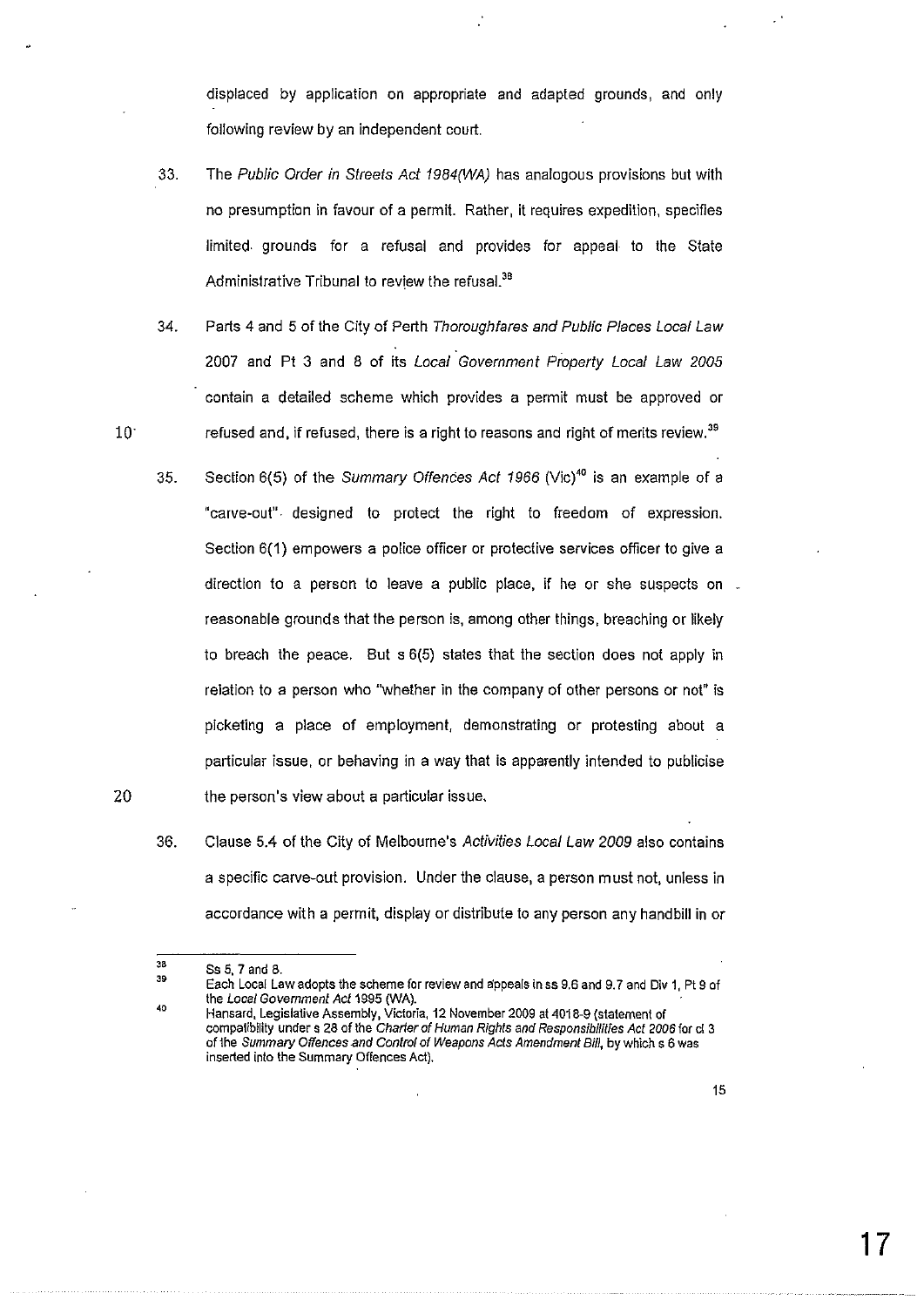on a public place or allow that to occur. But "handbill" is defined so as to exclude documents "containing material of an exclusively political nature distributed by hand to any person".<sup>41</sup>

- 37. The Local Government Act 1993 (NSW) and the Summary Offences Act 1988 (NSW) provide for prior notification of public meetings in public places. If the notification is more than seven days prior to the meeting the Commissioner of Police must go to the Court seeking a prohibition order if the meeting is opposed. If the notification is less than seven days and the Commissioner has not authorised the meeting the organiser can seek court approval of the meeting.<sup>42</sup>
- 38. Most recently the First" Report on the Rights to Freedom of Peaceful Assembly and Association, which was presented by the Special Rapporteur, Maine Kai, to the UN Human Rights Council on 20 June 2012, discusses "best practice" and states:<sup>43</sup>

The Special Rapporteur believes that the exercise of fundamental freedoms should not be subject to previous authorization by the **authorities** ... , **but at the most to a prior notification procedure, whose**  rationale is to allow State authorities to facilitate the exercise of the . right to freedom of peaceful assembly and to take measures to protect public safety and order and the rights and freedoms of others. Such a notification should be subject to a proportionality assessment, not unduly bureaucratic and be required a maximum of, for example, 48 hours prior to the day the assembly is planned to take place ... Prior notification should ideally be required only for large meetings or meetings which may disrupt road traffic ...

10

20

<sup>41&</sup>lt;br>42 Activities Local Law 2009, cl 1.11

<sup>43</sup> See generally ss 24, 25 and 26 of the Summary Offences Act 1988 (NSW)

A/HRC/20127. See also General Comment 34 on Act 19 of the ICCPR (September 2011) by the **Human Rights Committee of the United Nations.**